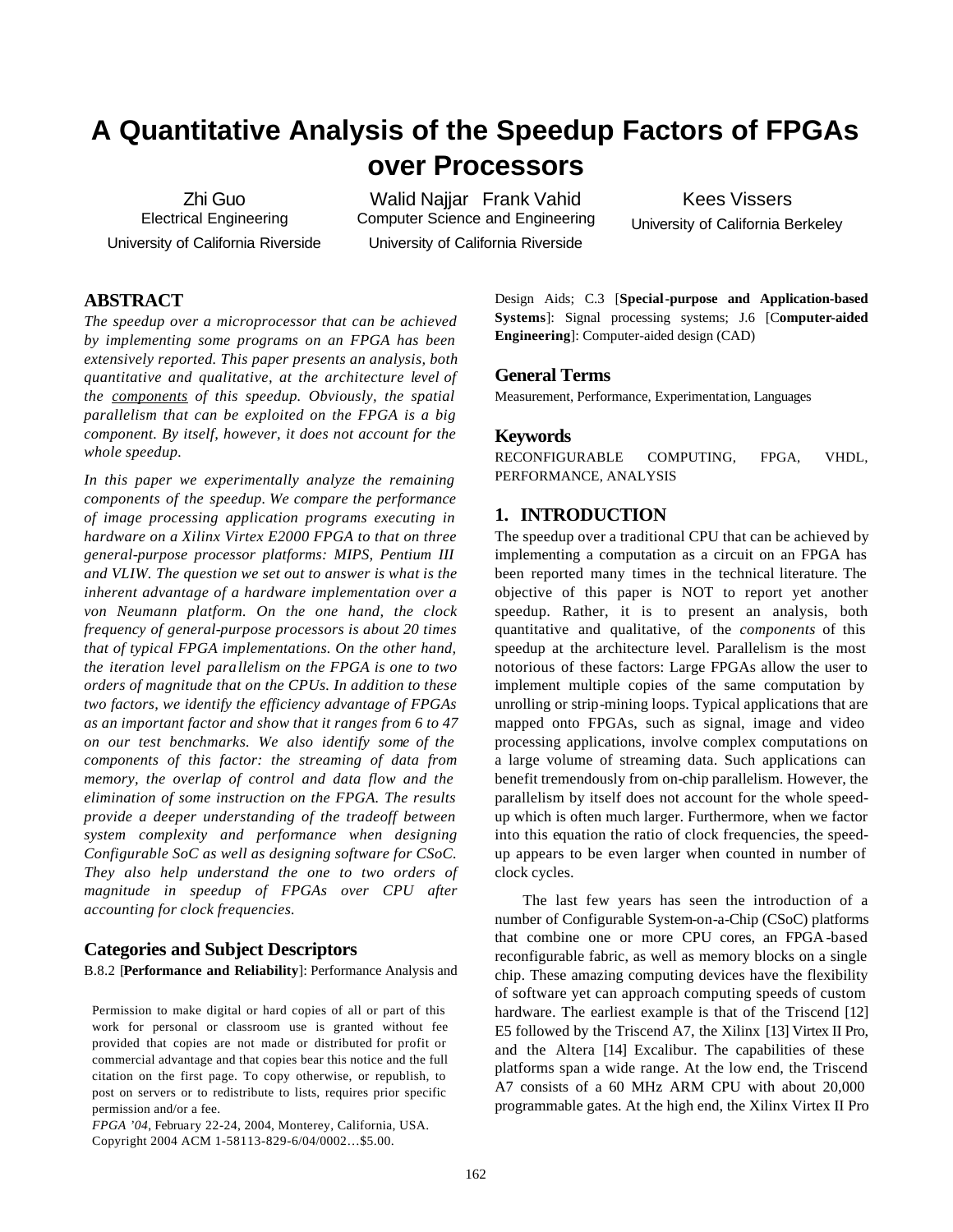2VP125 consists of about 10 million gates, four PowerPC 405 CPUs each running at 400 MHz, 10 Mbits of BlockRAM, 556 18x18-bit multipliers and 3.125 Gbps off-chip bandwidth. Paradoxically, the same advances in process technology that made CSoCs a reality have made it less economically feasible to develop large-scale ASICs. Mask costs alone are about \$1 million in today's technologies, and are expected to double or triple with every new technology node.

FPGAs, whose capacities have become truly massive, have been shown to achieve huge speedups over microprocessors for a wide variety of applications [1][3][16][17][18][19]. Recently, BDTI [15] reported that an Altera Stratix EP1S20-6 could accommodate more than 60 times the channel capacity of a Motorola MSC8101 DSP running at 300 MHz.

With the introduction of these platforms, it is now feasible to combine on a same chip the two styles of computations: temporal, on the CPU, and spatial, on the reconfigurable fabric. CSoCs are therefore ideal platforms for embedded applications that combine both control and data intensive computations. Image and video processing applications, among many others, fall into this category.

The objective of this study is a quantitative evaluation of the various factors that contribute to the speedup achieved by FPGA implementations over traditional, and less traditional, CPUs. We believe that a better understanding of these issues can be of great help for current and future applications of CSoC, for the design of more efficient configurable fabrics and in general for a more targeted hardware/software codesign of embedded systems.

Ours is not an exhaustive analysis – we have limited ourselves, for convenience, to only one FPGA -based reconfigurable platform, the Xilinx Virtex architecture, and to one type of application: data parallel compute intensive programs drawn from image processing applications. It is well known that the clock speeds that can be realized on FPGA platforms fall well behind the ones that are customary on microprocessors, even low cost microprocessors intended for large volume embedded applications. A typical embedded CPU runs at a frequency 6 to 15 times that of a typical FPGA implementation.

DeHon [10] compares the computational densities that can be obtained on CPUs, FPGAs and ASICs. He shows that while the computational density on FPGAs is lower than ASICs, it is still much larger than what is achieved on a CPU. Of course, FPGAs, compared with ASICs, have the advantage of being programmable.

The rest of this paper is organized as follows. In Section 2, we describe the benchmarks used as well their implementation on a CSoC. Section 3 reports on the comparison with three general-purpose processors: MIPS,



Pentium III and a VLIW machine. Section 4 gives an indepth analysis of the factors accounting for the performance difference. Section 5 provides conclusions.

# **2. CSOC IMPLEMENTATION**

In this section, we describe the three benchmarks used and their implementation on the reconfigurable platform.

A reconfigurable computing system usually consists of a number of reconfigurable devices with local memory chips and a bus to the host microprocessor if any. We use as our platform the Annapolis Microsystems WILDSTAR board [8]. The WILDSTAR board has three Xilinx Virtex XCV2000E FPGA chips, synchronous SRAM as local memory, and connects with the host by a PCI bus (Moll and Shand [11] measured the performance of the interface between a reconfigurable computing platform and its host, particularly on the PCI bus.). Standard VHDL modules can be used to design the interfaces to access and control the on-board components. Each of the FPGAs has an equivalent of two million programmable gates. In all applications, we have used only one FPGA. A schematic of our platform is shown in Figure 1.

# **2.1 The Benchmarks**

We have selected, intentionally, benchmarks from video and image processing applications. These types of programs are computationally intensive and therefore favor an FPGA-based implementation. Control flow intensive applications would obviously favor CPU-based platforms. Our objective is an analysis of the "why" and "how" of the FPGA advantage over CPU platforms on compute intensive applications.

We have used three image processing benchmarks:

- Prewitt: an edge detection algorithm.
- Wavelet transform: used in the JPEG 2000 image compression standard.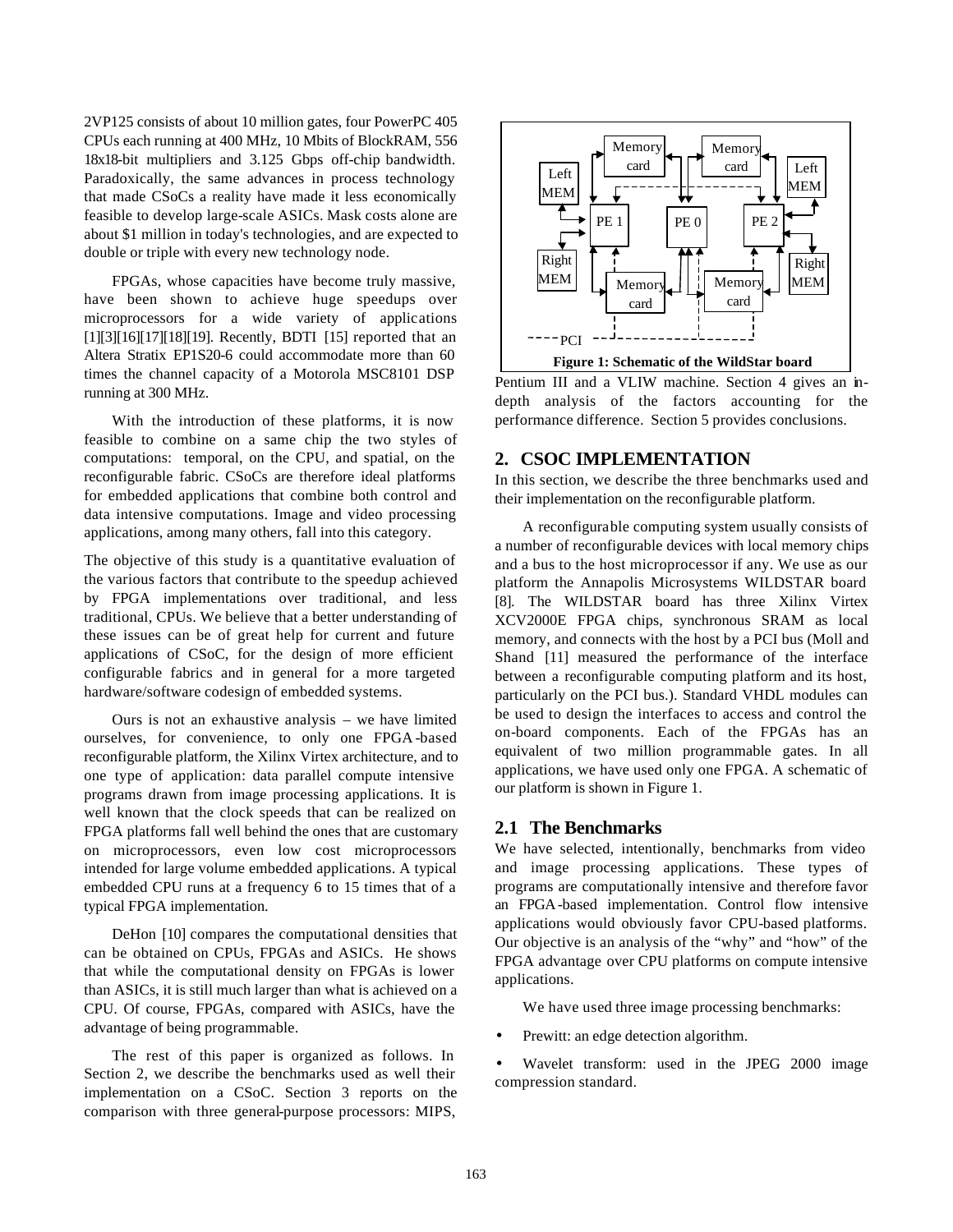Max filter: computes the maximum pixel in a window of an image.

#### *2.1.1 Prewitt*

Prewitt edge detection is a common algorithm in the image processing area. An n×n mask window slides over an 8-bit image. For each window, a convolution is computed with both an n×n vertical mask and an n×n horizontal mask. The result is the geometric average of these two values. The algorithm is described in the following equations, where n is 3.

$$
mask_{vert} = \frac{\overset{\text{def}}{\mathbf{e}}}{\underset{\text{of}}{\mathbf{e}}} 1 \quad 0 \quad 1 \overset{\text{d}}{\underset{\text{of}}{\mathbf{e}}} \quad \overset{\text{def}}{\underset{\text{of}}{\mathbf{e}}} P_{11} \quad P_{12} \quad P_{13} \overset{\text{d}}{\underset{\text{of}}{\mathbf{e}}} \\ P_{13} \overset{\text{d}}{\underset{\text{of}}{\mathbf{e}}} \tag{1} \\ \text{g} \quad 1 \quad 0 \quad 1 \overset{\text{d}}{\underset{\text{of}}{\mathbf{e}}} \quad \overset{\text{def}}{\underset{\text{of}}{\mathbf{e}}} P_{31} \quad P_{32} \quad P_{23} \overset{\text{d}}{\underset{\text{of}}{\mathbf{e}}} \tag{1}
$$

$$
mask_{hort} = \begin{matrix} \n\mathbf{ae} & 1 & -1 & -1 & \n\mathbf{de} & \mathbf{ae} & 1_1 & P_{12} & P_{13} & \n\mathbf{e} & \n\mathbf{e} & \mathbf{e} & \n\mathbf{e} & \n\mathbf{e} & \n\mathbf{e} & \n\mathbf{e} & \n\mathbf{e} & \n\mathbf{e} & \n\mathbf{e} & \n\mathbf{e} & \n\mathbf{e} & \n\mathbf{e} & \n\mathbf{e} & \n\mathbf{e} & \n\mathbf{e} & \n\mathbf{e} & \n\mathbf{e} & \n\mathbf{e} & \n\mathbf{e} & \n\mathbf{e} & \n\mathbf{e} & \n\mathbf{e} & \n\mathbf{e} & \n\mathbf{e} & \n\mathbf{e} & \n\mathbf{e} & \n\mathbf{e} & \n\mathbf{e} & \n\mathbf{e} & \n\mathbf{e} & \n\mathbf{e} & \n\mathbf{e} & \n\mathbf{e} & \n\mathbf{e} & \n\mathbf{e} & \n\mathbf{e} & \n\mathbf{e} & \n\mathbf{e} & \n\mathbf{e} & \n\mathbf{e} & \n\mathbf{e} & \n\mathbf{e} & \n\mathbf{e} & \n\mathbf{e} & \n\mathbf{e} & \n\mathbf{e} & \n\mathbf{e} & \n\mathbf{e} & \n\mathbf{e} & \n\mathbf{e} & \n\mathbf{e} & \n\mathbf{e} & \n\mathbf{e} & \n\mathbf{e} & \n\mathbf{e} & \n\mathbf{e} & \n\mathbf{e} & \n\mathbf{e} & \n\mathbf{e} & \n\mathbf{e} & \n\mathbf{e} &
$$

$$
pixel_{output} = \sqrt{mask_{vert}^2 + mask_{horz}^2}
$$
 (3)



Obviously, we don't have to do array multiplications. We only need to do 3 subtractions and 2 additions per mask to compute the convolutions. The geometric average consists of two multiplications, one addition and one square root operation. The implementation of the square root operation is based on the pipelined scheme described in [2]. The pipeline of the entire calculation consists of 12 stages and is shown in Figure 2. The square root pipeline accounts for eight stages, with one subtraction in each stage. The total computations for every output pixel consist of 19 additions/subtractions plus two multiplications.

#### *2.1.2 Wavelet*

The wavelet transform algorithm we have used is based on a 5×5 sliding window with a 2-pixel step in both the horizontal and vertical directions. The calculations are shown in Equations (4) and (5), where  $d_0$  and  $d_{01}$  are the outputs for every column of five pixels ( $P_{11}$  to  $P_{15}$ ). So for five columns, we get 5  $d_0$  and 5  $d_{01}$ . Then both the columns of  $d_0$  and  $d_{01}$  are calculated using the same equations again. Therefore, each 5×5 window generates 4 output pixels. Since the window is sliding in a 2-pixel step both in horizontal and vertical directions, we still get one output pixel per input pixel on average.

$$
d_0 = \begin{pmatrix} -1 & 2 & -1 \end{pmatrix} \cdot \begin{pmatrix} \frac{2\mathbf{p}}{\mathbf{p}} & \frac{2\mathbf{p}}{\mathbf{p}} \\ \frac{2\mathbf{p}}{\mathbf{p}} & \frac{2\mathbf{p}}{\mathbf{p}} \end{pmatrix}
$$
  
\n
$$
d_1 = \begin{pmatrix} -1 & 2 & -1 \end{pmatrix} \cdot \begin{pmatrix} \frac{2\mathbf{p}}{\mathbf{p}} & \frac{2\mathbf{p}}{\mathbf{p}} \\ \frac{2\mathbf{p}}{\mathbf{p}} & \frac{2\mathbf{p}}{\mathbf{p}} \end{pmatrix}
$$
  
\n
$$
d_{01} = (d_0 + d_1) >> 3
$$
 (5)

#### *2.1.3 Maximum Filter*

The maximum filter program is similar to the window in Prewitt edge detection. A  $3\times3$  window slides over an image. The maximum value of the 9 pixels is the output pixel of the current window.

On the WildStar board, the data bus between the FPGA and memory is 64 bits wide, which allows the fetching of eight pixels in parallel.

In both the Prewitt edge detection and the maximum filter cases, eight windows are computed simultaneously, which means that eight pipelined iterations, as shown in Figure 2, are mapped on the FPGA.

In the wavelet transform case, four windows are computed concurrently. Each window generates four 8-bit data items every two clock cycles. Therefore all three circuits achieve an output of eight pixels per cycle. Notice that none of these applications has loop carried data dependencies.

As with most image and video processing applications, all three benchmarks rely on sliding windows over an image. This implies every pixel value is used by more than one iteration. For example, every column of output in Prewitt edge detection, which has eight pixels, depends on both the present eight rows of input data and the last two rows of input data of the previous eight rows. We store the last two pixels of each 64-bit input in a configurable dual-ported memory on the FPGA. Therefore no pixel has to be read twice from memory and we get eight output pixels every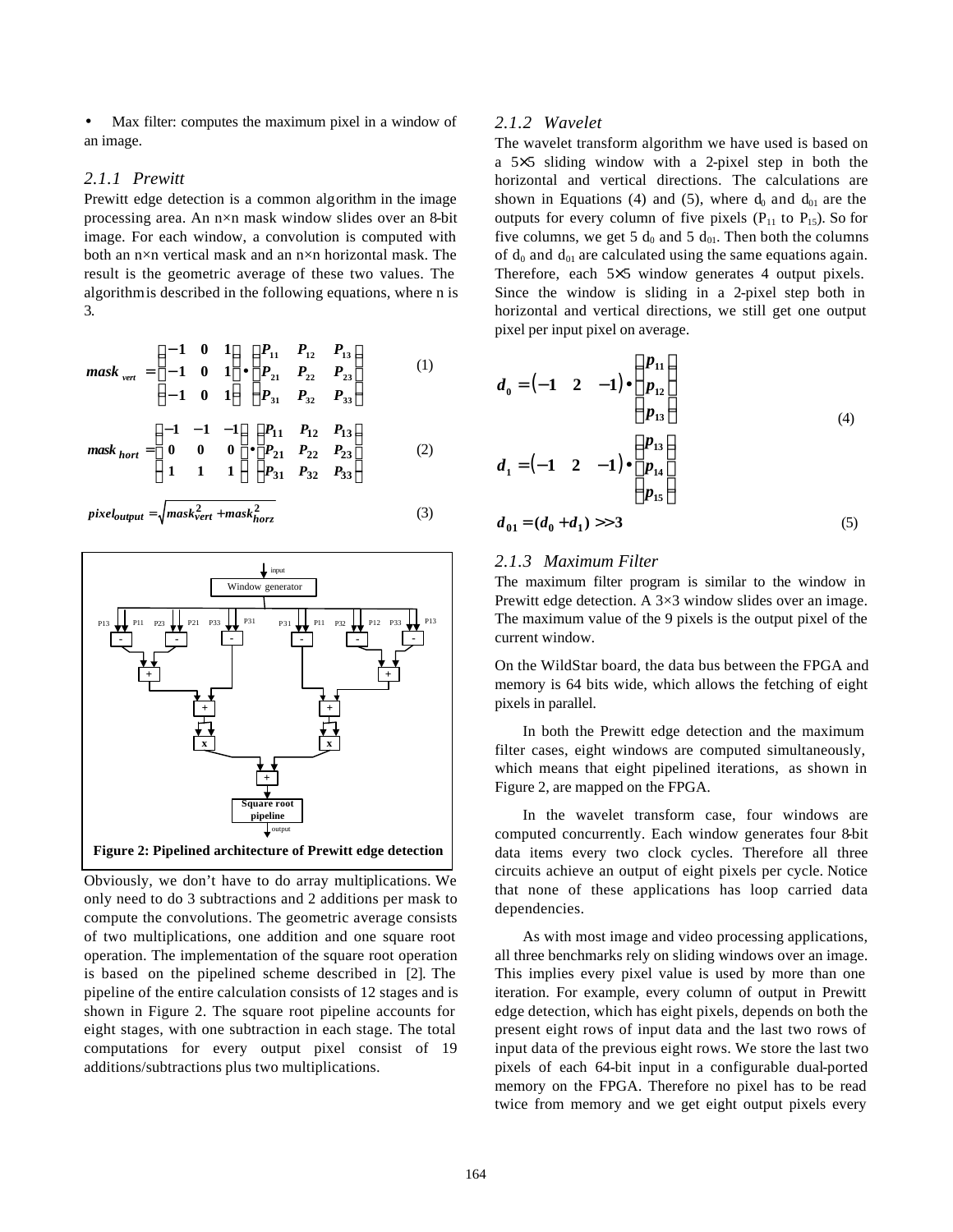cycle. Furthermore, all the on-chip memory access can be done within one clock cycle. Therefore, we achieve seamless connection between memory access and execution benefiting from the device's distributed memory and postfabrication programmability characteristic.

|            | Freq.<br>(MHz) | Number of<br>clock cycles | Cycles/output<br>pixel | Ops/pixel |
|------------|----------------|---------------------------|------------------------|-----------|
| Prewitt    | 33.3           | 131072                    | 0.125                  | 61        |
| Wavelet    | 35.8           | 130944                    | 0.125                  | 15.75     |
| Max filter | 41.2           | 131072                    | 0.125                  |           |

**Table 1: Hardware performance of the FPGA**

For the FPGA platform we use the Xilinx Virtex XCV2000E FPGA chip. The VHDL codes are synthesized by Synplify 7.0 [4] and compiled using the place-and-route tools of Xilinx Project Navigator 4.1i [5].

The statistics for all the benchmarks are shown in Table 1. The input image size is 1024×1024 for each application. Each application has the same throughput: eight pixels per cycle. Note that the data is given per output pixels. Even though the input image is the same size, the number of output pixels depends on the filer size: 3x3 for Prewitt and Max Filter and 5x5 for Wavelet.

# **3. PROCESSOR PLATFORMS**

We compare the same benchmarks written in C on the following general-purpose platforms: MIPS, Pentium III and VLIW. In all three cases we assume a perfect cache to factor out the effects of cache misses. We also make the input data set size large enough to ensure that the effects of other computations are negligible.

For the MIPS processor we use the Simplescalar simulator [6]. We generate the timing statistics using Simplescalar out-of-order simulation.

We use the VTune Performance Analyzer 7.0 [7] from Intel to evaluate the performance of the code running on a Pentium III. VTune collects data of the entire system with a very low intrusion level. We make sure that the target application program has over 99.5% of the processor resources, while other services, including operating system and VTune itself, use the rest. The programs are compiled using the Microsoft Visual C++ compiler.

For the VLIW platform we use the VEX compiler and simulator system from HP Labs<sup>1</sup>. The scalability of the VEX

l

ISA enables users to change the number of clusters, functional units, registers and memory ports. We use the following configuration in the VEX system: four dusters (which is the maximum) with four ALUs, two multipliers and three memory units per cluster. Using a pragma in the source code, the loops are unrolled four times.

|            | Instructions<br>executed | Clock cycles | <b>CPI</b> | Instr/<br>pixel |
|------------|--------------------------|--------------|------------|-----------------|
| Prewitt    | 550125282                | 261121454    | 0.476      | 527             |
| Wavelet    | 205502954                | 101263275    | 0.455      | 198             |
| Max filter | 390267442                | 171050813    | 0.438      | 374             |

**Table 2: Statistic information of the three applications on MIPS with perfect cache**

| Table 3 - Statistic information of the three applications on |
|--------------------------------------------------------------|
| <b>Pentium III</b>                                           |

|            | Instructions<br>executed | Clock cycles | <b>CPI</b> | Instr/pixel |
|------------|--------------------------|--------------|------------|-------------|
| Prewitt    | 394475180                | 327414400    | 0.83       | 378         |
| Wavelet    | 123136713                | 221030400    | 1.79       | 118         |
| Max filter | 219726901                | 236865600    | 1.08       | 210         |

**Table 4 - Statistic information of the three applications on VLIW with perfect cache**

|            | Instructions<br>executed | Clock<br>cycles | <b>CPI</b> | Instr/pixel |
|------------|--------------------------|-----------------|------------|-------------|
| Prewitt    | 112015182                | 75722263        | 0.676      | 107         |
| Wavelet    | 61350478                 | 49877939        | 0.813      | 59.0        |
| Max filter | 57607148                 | 81226079        | 1.41       | 55.2        |

Table 2, Table 3 and Table 4 show the execution statistics of the three applications on the MIPS processor, the Pentium III processor and the VLIW, respectively.

# **4. ANALYSIS OF SPEEDUP FACTORS**

The clock frequency is obviously a very important factor in comparing the performance of microprocessors and FPGA based implementations. Typical embedded microprocessors have frequencies ranging from 100 to 600 MHz whereas many FPGAs are rated for clock frequencies in the 30 to 100 MHz range. Most typical applications that are mapped onto FPGAs achieve frequencies ranging from 30 to 60 MHz as shown in Table 1. The clock frequency alone, therefore, accounts for a factor ranging from 3 to 10 in favor of microprocessors. However, the speedup in terms of clock cycles, as shown in Table 5, ranges from 381 to 2498. This

<sup>&</sup>lt;sup>1</sup> VEX (VLIW Example) is a VLIW compiler and simulator with a configurable machine model developed at HP Labs, Cambridge MA. It is not yet publicly available.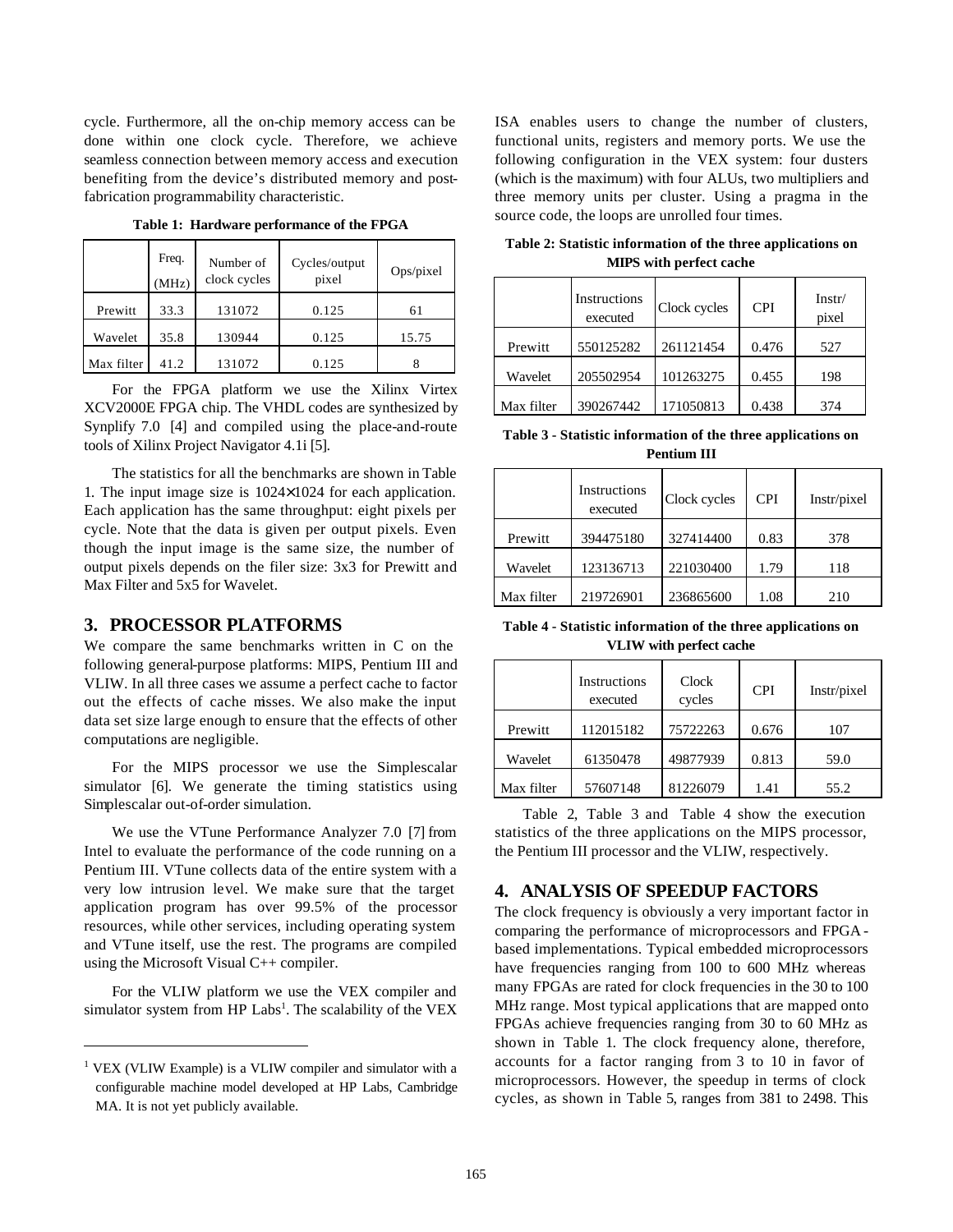leads us to conclude that after accounting for the clock frequency difference, *the FPGA implementations are one to two orders of magnitude faster than the CPUs.*

The objective of our analysis is to identify and quantify the parameters that determine this speedup. We will therefore not consider the clock frequency issue any further in our discussion.

|             | Prewitt Edge<br>Detection | Wavelet<br>Transform | Maximum<br>Filter |
|-------------|---------------------------|----------------------|-------------------|
| <b>MIPS</b> | 1992                      | 773                  | 1305              |
| Pentium     | 2498                      | 1688                 | 1807              |
| VLIW        | 578                       | 381                  | 620               |

**Table 5: Speedup of FPGA implementation in clock cycles**

|       | <b>FPGA</b> | MIPS | Pentium III |  |
|-------|-------------|------|-------------|--|
| T+T D |             |      |             |  |

Table 6 gives the iteration level parallelism for all four platforms. The remainder of this section is an analysis of the components of this speedup.

#### **4.1 The Factors of the Speedup**

In this section we present an analysis of the factors that contribute to the speedup. The type of applications that we are interested in consist of a loop nest that accounts for a very large percentage of the computation. We will therefore focus the analysis on this loop nest ignoring the remainder of the computation. Equation (6) gives the definition of total number of clock cycles on a general-purpose processor for a given computing task, where

 $Instr_{iterat}$  = Total number of instructions per iteration.

 $N<sub>iterat</sub>$  = Total number of outer iterations, in our case the number of pixels in the output image.

*CPI* = Average number of clock cycles per instruction.

$$
Cycle_{CPU} = Instr_{iterat} \times N_{iterat} \times CPI
$$
 (6)

Some of the instructions in a loop iteration are directly related to the pixel operations while others are "support" instructions. These instructions are used to load/store the data in memory, to manipulate the program counter (PC) to make sure the computation to be carried out in a correct sequence. Thus, we can divide the total number of instruction per iteration *Instr<sub>iterat</sub>* into two parts, shown in Equation (7),

$$
Instr_{iterat} = Instr_{sppt} + Instr_{operator} \tag{7}
$$

where  $Instr_{\text{operator}}$  is the number of instructions that carry out the calculation directly, and *Instr<sub>sppt</sub>* is the number of support instructions.

Each loop in the FPGA yields one output pixel every clock cycle. Equation (8) gives the total number of clock cycles to perform the same calculation in the FPGA,

$$
Cycle_{FPGA} = \frac{N_{iterat}}{P_{iterat}}
$$
\n(8)

where  $P_{\text{iterat}}$  is the number of parallel loops in the FPGA, listed in Table 6. We define the FPGA overall speedup over general-purpose processor in Equation (9).

$$
Speedup_{overall} = \frac{Cycle_{CPU}}{Cycle_{FPGA}} \tag{9}
$$

If we substitute Equation  $(6)$ ,  $(7)$  and  $(8)$  into Equation (9), we can get Equation (10)

$$
Speedup_{overall} = \frac{Instr_{iterat} \times N_{iterat} \times CPU}{P_{iterat}}
$$

$$
= Instr_{iterat} \times CPU \times P_{iterat}
$$

$$
= (Instr_{sppt} + Instr_{operat}) \times CPU \times P_{iterat}
$$
(10)

We can see that the overall speedup can be divided into three factors: iteration level parallelism ratio  $(P_{\text{iterat}})$ , CPI, and the summation in the parentheses. In order to make the speedup analysis more clear, we define the instruction efficiency in Equation (11), which is the percentage of the pixel operations to support instructions.

$$
Efficiency = \frac{Instr_{operator}}{Instr_{iterat}} = \frac{Instr_{operator}}{Instr_{operator}} \tag{11}
$$
\n
$$
= \frac{Instr_{operator}}{Instr_{spt} + Instr_{operator}}
$$

For convenience, we define the reciprocal of instruction *efficiency* as *instruction inefficiency* in Equation (12)

$$
Inefficiency = \frac{Instr_{iterat}}{Instr_{openat}} = \frac{Instr_{sppt} + Instr_{openat}}{Instr_{openat}}
$$
(12)

 Substituting Equation (12) into Equation (10) yields Equation (13).

 $Speedup_{overall} = P_{iterat} \times Inst_{operator \times Inefficiency} \times CPI$  (13) We have three factors in Equation (13):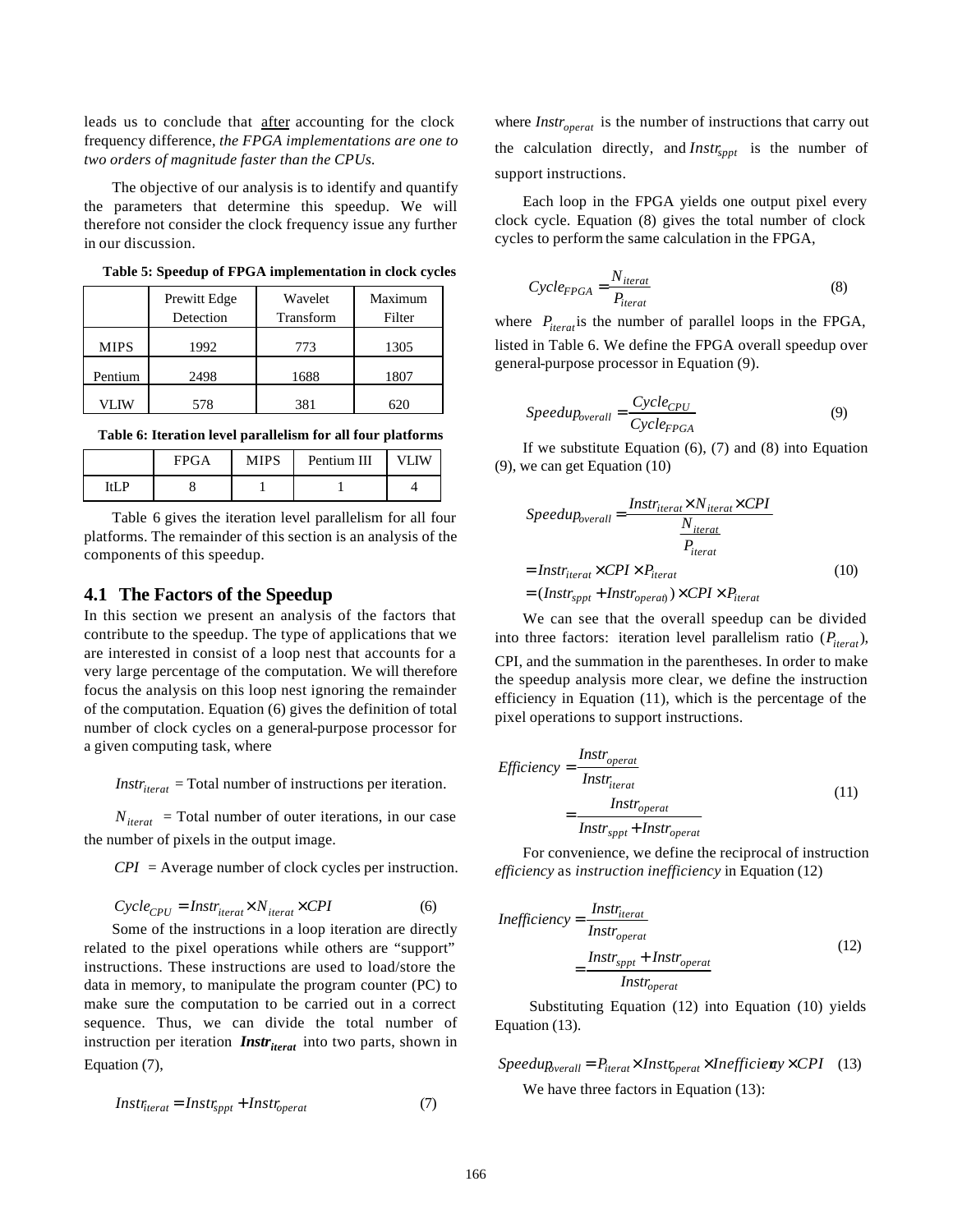1. *Piterat* is the iteration level parallelism *ratio*,

2. *Instr<sub>operat</sub>* is usually greater than the number of operations of one loop in FPGA since the implementation of some instructions, such as a shift, in FPGA doesn't take any clock cycle. *Instr<sub>operat</sub>*'s lower bound is the number of operations of one loop in FPGA

3. *Inefficiency* reflects the fact that CPUs has to execute a number of support instructions to carry-out the computation.

We will discuss these three factors in the following subsections.

#### **4.2 Iteration Parallelism**

One immediate advantage of FPGAs is the ability to run several concurrent iterations on the hardware. In all three programs, eight pixels are fed into the circuit and eight output pixels are retrieved every cycle. Note that the memory data bus is 64-bits wide, which results in eight pixels per memory access. For all three benchmarks, the iteration level parallelism on the FPGA is eight. On the MIPS and Pentium it is one, and it is four on the VEX. These values are summarized in Table 6.

Table 7 shows the FPGA speedup when the iteration level parallelism advantage is factored out. One can observe that the speedup over all the platforms and on all the benchmarks is now within the same order of magnitude.

**Table 7: Speedup of FPGA factoring out iteration level parallelism**

|             | Prewitt Edge<br>Detection | Wavelet<br>Transform | Maximum<br>Filter |
|-------------|---------------------------|----------------------|-------------------|
| <b>MIPS</b> | 249                       | 96.7                 | 163               |
| Pentium     | 312                       | 210                  | 226               |
| VLIW        | 289                       | 190                  | 310               |

#### **4.3 The Number of Necessary Operations**

As mentioned above, the number of arithmetic and logic operations per pixel running on a CPU for a given computing task is greater than that on a FPGA for the same task. Instructions such as shift, or a multiplication by a power of two do not take any cycle time in hardware. Bit extracting takes a group of instructions in CPUs, while is implemented only by wires, and of course, doesn't take any clock cycles.

In Table 8 we can see that for Maximum Filter, both the FPGA and the CPU have the same number of operations per pixel because the only effective arithmetic operation in these two architectures is comparison. However, for Prewitt Edge Detection, the FPGA saves many operations, which are all shift operation that are used to do square root.

**Table 8 - ALU Operations/pixels of CPUs and FPGAs**

|             | Prewitt Edge<br>Detection | Wavelet<br>Transform | Maximum<br>Filter |
|-------------|---------------------------|----------------------|-------------------|
| <b>CPU</b>  |                           | 15.75                |                   |
| <b>FPGA</b> |                           | 10.5                 |                   |

#### **4.4 The Efficiency Advantage**

Table 2, Table 3 and Table 4 show the numbers of executed instructions for each benchmark on the three CPUs. The output image sizes are known, so that we can get the numbers of executed instructions for each iteration and list in the third column of Table 9. The second row of Table 8 lists the numbers of ALU operations/pixel on CPUs per iteration. The numbers of support instructions per iteration are listed in the forth column of Table 9. By using Equation (12), the instruction inefficiencies are listed in the last column of Table 9.

**Table 9 - The Instruction Inefficiency**

| <b>Benchmarks</b>         | <b>CPU</b>  | Instr./pixel | Support<br>instr./pixel | Inefficiency<br>Factor |
|---------------------------|-------------|--------------|-------------------------|------------------------|
|                           | <b>MIPS</b> | 527          | 466                     | 8.64                   |
| Prewitt Edge<br>Detection | Pentium III | 378          | 317                     | 6.19                   |
|                           | <b>VLIW</b> | 428          | 367                     | 7.02                   |
|                           | <b>MIPS</b> | 198          | 180                     | 12.5                   |
| Wavelet<br>Transform      | Pentium III | 118          | 102                     | 7.51                   |
|                           | <b>VLIW</b> | 236          | 175                     | 15.0                   |
|                           | <b>MIPS</b> | 374          | 366                     | 46.7                   |
| Maximum                   | Pentium III | 210          | 202                     | 26.3                   |
| Filter                    | <b>VLIW</b> | 221          | 160                     | 27.6                   |

The most fundamental difference between a generalpurpose processor and a reconfigurable computer is that the former time-multiplexes the operation of the entire task on one datapath while the later can be programmed to perform the same operation repeatedly on a stream of data. In the latter, we build a hardwired datapath, plus distributed memory if needed, to carry out just one computing task efficiently. Special interconnections define the order of the operations on the data stream. No data item needs to be reread from memory since configurable data storage can be customized for each data path separately.

Below is a summary of the factors that cumulatively form the instruction efficiency associated with the von Neumann model as compared to an FPGA implementation:

• *Sequential execution*. The von Neumann model is inherently sequential. Extracting parallelism, at compile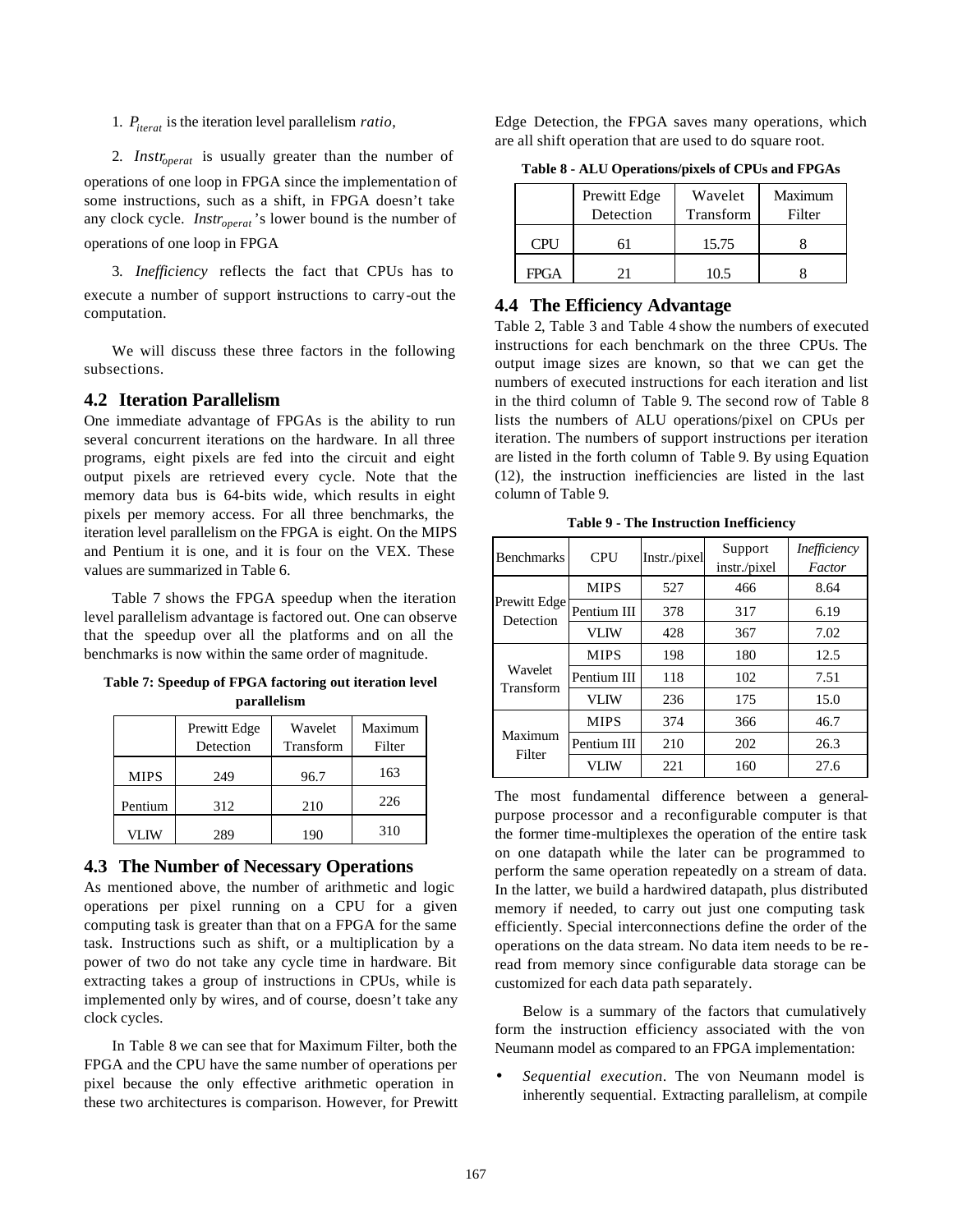time or run-time, involves a substantial overhead. Pipelining is an example of an architecture mechanism that exploits instruction level parallelism at run-time. It suffers from pipeline stalls and delays when instructions are dependent.

- *Control flow*. In the von Neumann model, the control flow and dataflow instructions are embedded in the same program and executed sequentially. In the hardware implementation, the two "mechanisms" are separate. Instructions such as branches and jumps are not implemented on the FPGA. Instead, all branches of a control path are implemented and the correct outcome selected (i.e., "if conversion").
- Large temporary storage can be implemented on the FPGA. This storage can be used dynamically and selectively without having a large impact on the clock cycle time. This provides powerful support to implement a very large degree of parallelism, specifically iteration level parallelism.

#### *4.4.1 An Example: Square Root*

|                                             | lw \$v1[3],0(\$s8[30])                 |
|---------------------------------------------|----------------------------------------|
| addiu \$v1[3], \$v0[2], -1                  | sll \$v0[2], \$v1[3], 0x1              |
| addu \$v0[2], \$zero[0], \$v1[3]            | $\frac{1}{2}$ [3], 12(\$s8[30])        |
| sw \$v0[2],0(\$s8[30])                      | srlv \$v0[2], \$v1[3], \$v0[2]         |
| addiu \$v1[3], \$zero[0], -1                | $\frac{1}{2}$ [w \$v1[3], 24(\$s8[30]) |
| bne\$v0[2],\$v1[3],00400280                 | sltu \$v0[2], \$v0[2], \$v1[3]         |
| $<$ sq_root+90>                             | bne\$v0[2],\$zero[0],004003            |
| j 00400370 <sq_root+180></sq_root+180>      | $48 <$ sq_root+158>                    |
| 1w \$v0[2], 4 (\$s8[30])                    | 1w \$v0[2], 8 (\$s8[30])               |
| $s11$ \$v1[3], \$v0[2], 0x1                 | ori \$v1[3], \$v0[2], 1                |
| sw \$v1[3],8(\$s8[30])                      | sw \$v1[3],4(\$s8[30])                 |
|                                             |                                        |
| $s11$ \$v1[3], \$v0[2], 0x2                 | $sw$ \$v0[2], 16(\$s8[30])             |
| sw \$v1[3], 20(\$s8[30])                    | j 00400368 <sq_root+178></sq_root+178> |
|                                             |                                        |
| $s11$ $s\sqrt{2}$ , $s\sqrt{1}$ $3$ , $0x1$ | $sw$ \$v0[2], 4(\$s8[30])              |
| ori \$v1[3], \$v0[2], 1                     |                                        |
|                                             | $sw$ \$v0[2], 16(\$s8[30])             |

# **Figure 3: Assembly code, in MIPS, of square root**

Figure 3 shows the assembly code of square root subroutine loop body in the Prewitt edge detection on a MIPS processor. This loop is the dominant loop of the entire calculation task. It is invoked once per pixel and iterates eight times for each invocation. There are 11 arithmetic instructions in the loop body, while only one (the *addu* – underlined in the figure) corresponds to the hardware operator we employ in one pipeline stage to carry out the same square root algorithm. As we mentioned above, each square root stage has only one subtraction/addition operator. In fact, it does have two OR

operators, but the operators are combined with other circuits and are done with the subtraction/addition together within one clock cycle. The algorithm also needs five shift operators per stage. Reconfigurable device gets them for free using wires, while as shown in Figure 3, a generalpurpose processor requires a number of shift instructions. Note also that the MIPS code must use arithmetic instructions to update the loop counter, while the FPGA implementation can accomplish that in parallel. Most of the rest are memory load and store instructions, which are used to store and upgrade the current calculation status since the operators for one or one group of data are sequenced in time. We also have a number of branch instructions in Figure 3. Beside the clock cycles these instructions take, they also partly account for pipeline bubbles.

Notice that all these overhead instructions are in the major loop of the executable, which is expensive.

#### **4.5 Memory Accesses**

Memory accesses are amongst the most notorious overhead operations on CPUs. Reducing the total number of memory accesses always has a positive impact on performance and energy consumption. FPGAs allow the user to configure on-chip storage at will and customize it for each loop. In particular, this storage can be used to efficiently reduce the number of memory accessing by reusing data.

Table 10 shows the numbers of the load and store operations used to calculate one output pixel on each of the four platforms. Note that for the three CPUs the compiler optimization levels were set at the highest available level.

|         |              | <b>FPGA</b> | <b>MIPS</b> | Pentium<br>Ш | <b>VLIW</b> |
|---------|--------------|-------------|-------------|--------------|-------------|
| Prewitt | Load         | 0.125       | 8           | 13           | 8           |
|         | <b>Store</b> | 0.125       |             | 7            |             |
| Wavelet | Load         | 0.125       | 12          | 14           | 8.75        |
|         | <b>Store</b> | 0.125       | 7           | 7            |             |
| Max     | Load         | 0.125       | 9           | 9            | 9           |
|         | <b>Store</b> | 0.125       |             |              |             |

**Table 10 - Prewitt loads and store per output pixel on the four platforms**

FPGA reads and writes eight pixels from/to memory in parallel since the data bus is 64-bit and the pixel is 8-bit in our implementation. For the max filter code, which is the simplest code, all three CPUs have the same accesses: nine pixels read for each pixel written.

The communication between storage units and function units is always one of the most important effects of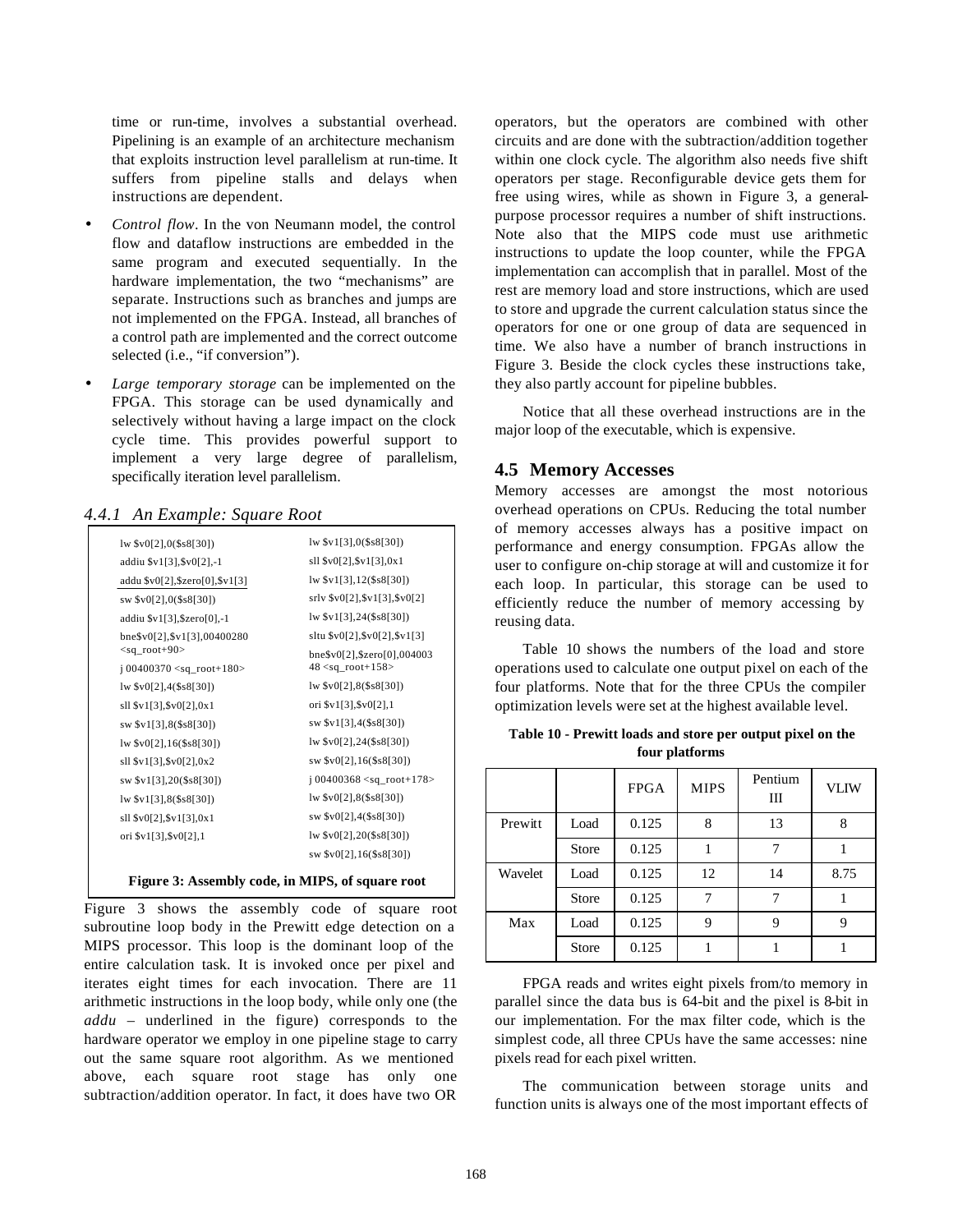computation performance. The analysis above shows the importance of loop level data reuse.

From Table 10 we can see that an extensive optimization of data reuse on the FPGA can impact the number of memory accesses by a factor ranging from 64 to 112 compared with hand optimized VHDL implementation on FPGA. Even if we factor out the difference between FPGA's bit-precision and CPUs' word-precision, which is eight for these three benchmarks, loop level reuse still can reduce memory accesses by 8 to 14 time in our benchmarks.

#### **4.6 Comparing the Speedup Factors**

In this section we compare the contribution of the important factors to the speedup. The two that constitute the advantage of the FPGA implementation are the iteration level parallelism and the instruction efficiency they are listed in Table 11. We can see that, in our implementations, instruction efficiencies are comparable to iteration level parallelism for Prewitt Edge Detection and Wavelet Transform. For Maximum Filter, the efficiency is much more significant than iteration parallelism because this benchmark has relative simple calculation and relatively high control density. In the FPGA implementation, the latency of control operations is hidden.

**Table 11 - The Efficiency Factor Compared with the Iteration Level Parallelism Factor**

| <b>Benchmarks</b>         | <b>CPU</b>  | <b>Iteration</b><br>level<br>parallelism<br>ratio | Inefficiency<br>Factor |
|---------------------------|-------------|---------------------------------------------------|------------------------|
|                           | <b>MIPS</b> | 8                                                 | 8.64                   |
| Prewitt Edge<br>Detection | Pentium III | 8                                                 | 6.19                   |
|                           | <b>VLIW</b> | $\overline{c}$                                    | 7.02                   |
|                           | <b>MIPS</b> | 8                                                 | 12.5                   |
| Wavelet<br>Transform      | Pentium III | 8                                                 | 7.51                   |
|                           | <b>VLIW</b> | 2                                                 | 15.0                   |
|                           | <b>MIPS</b> | 8                                                 | 46.7                   |
| Maximum<br>Filter         | Pentium III | 8                                                 | 26.3                   |
|                           | VLIW        | $\mathfrak{D}$                                    | 27.6                   |

The goal of the speedup analysis is to guide the design of reconfigurable systems. This is particularly relevant for configurable systems-on-a-chip (CSoC) where the designer has the option of a software or hardware implementation. The analysis in this section exposes the following observations as related to Equation 13:

1. The iteration level parallelism is one of the speedup factors. It is limited only by device area and the available I/O or memory bandwidths.

- 2. Instruction efficiency is another important factor that reflects the architectural difference between FPGA and CPU. This factor is even more important in simple codes (maximum filter) than it is in complex ones (Prewitt and wavelet).
- 3. Hiding the latency of the supporting operations in parallel with pipelined calculation maximizes the instruction efficiency. If iteration level parallelism is limited by I/O bandwidth, trading area for instruction efficiency is worthwhile. For example, memory accesses ought to be done in parallel with the necessary ALU operations when possible.
- 4. The streaming of data from memory or I/O to the datapath on the FPGA is a very big advantage that eliminates a large number of support instructions.

# **5. CONCLUSION**

In this paper, we analyzed three image-processing applications (Prewitt edge detection, wavelet transform, and maximum filter) implemented both on an FPGA-based reconfigurable platform and on general-purpose processor platforms (MIPS, Pentium III and VLIW). The objective of our analysis was to identify and quantify the factors that contribute to the speedup achieved on the FPGA over the processors, and to guide the design and implementation of reconfigurable systeams. We show that in spite of the clock cycle advantage of CPUs the instruction efficiency of the FPGA is an important factor. This factor ranges from 6 to 47 on our benchmarks. The instruction efficiency factor can be considered the inherent advantage of FPGAs over the von Neumann model architectures and affect reconfigurable computing systems' performance dramatically. We also show that FPGA implementations are very efficient in term of loading and storing data to/from memory or I/O. This is a result of the streaming computation that is usually implemented. We believe that this quantitative analysis will help shed some light on the 20 to 100 speedup factors that can be achieved by FPGA implementations over generalpurpose processors.

# **6. REFERENCE**

- [1] J. Villarreal, D. Suresh, G. Stitt, F. Vahid and W. Najjar. Improving Software Performance with Configurable Logic, *Kluwer Journal on Design Automation of Embedded Systems,* November 2002, Volume 7, Issue 4, pp.325 -339.
- [2] Y. Li and W. Chu. A New Non-Restoring Square Root Algorithm and Its VLSI Implementations. *ICCD'96, International Conference on Computer Design*, Austin, Texas, October 7 - 9, 1996.